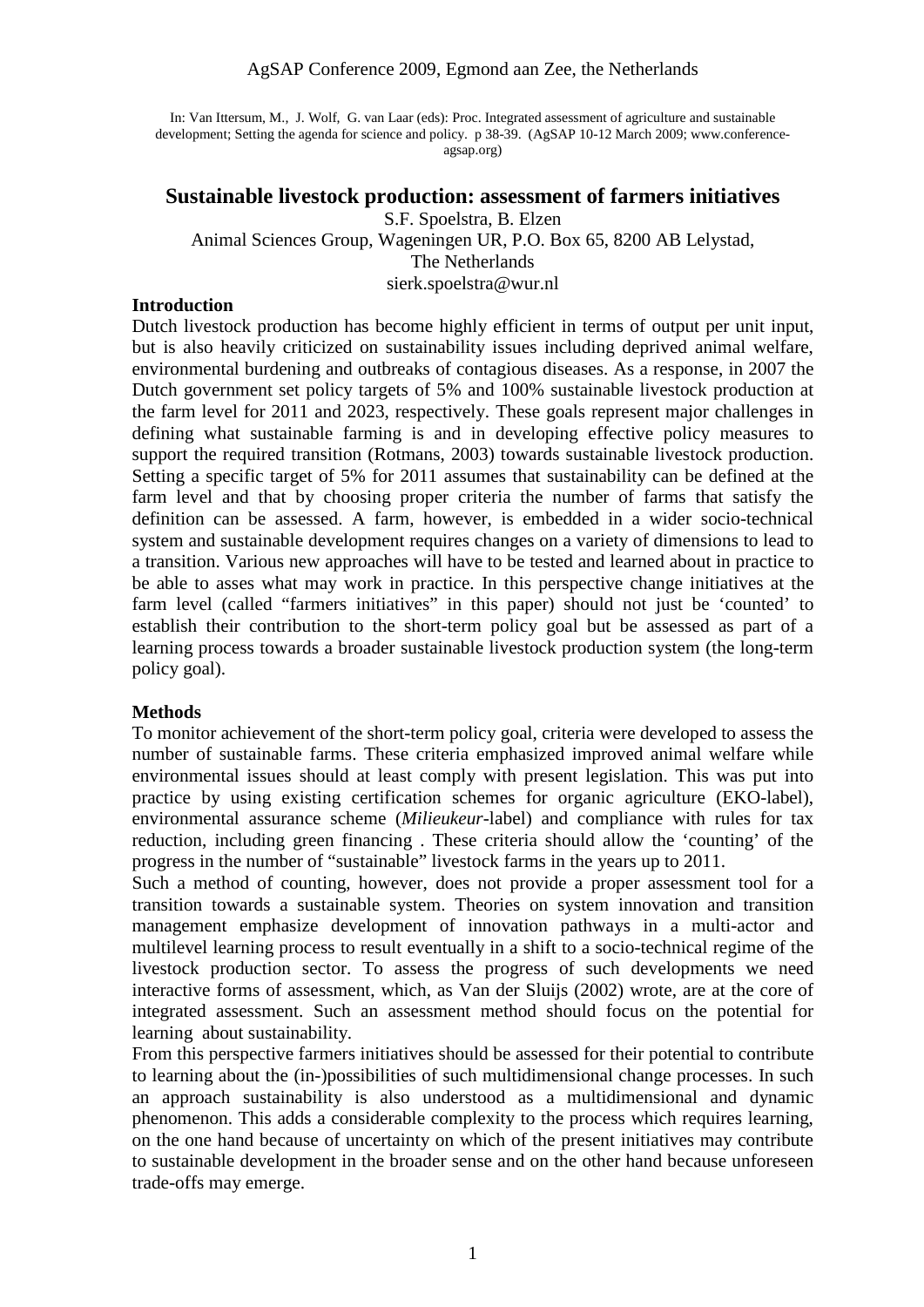To assess the potential of farmers initiatives to contribute to sustainable development we use four major criteria:

- 1. Presence of a strong vision. Visions, e.g. of an integral design of a sustainable farming system, (Groot Koerkamp & Bos, 2008) can play an important role in systems innovation. They make sustainability operational, give direction to development and can mobilise stakeholders from various domains.
- 2. Institutional change. As Roep et al. (2003) argued, technical innovation in farming should be accompanied by institutional innovation to achieve "effective reformism".
- 3. Potential business model. Three earning models for an integral form of sustainable farming 1). The costs of livestock produce is cost effective and gives a competitive advantage in the market. 2) The costs of livestock produce are higher but the additional costs can be earned in the market e.g. by sustainability-certified supply chains. 3) Costs of livestock produce are higher, but as part of sustainable farming additional functions providing new sources of income are added (e.g. energy and fertiliser production).
- 4. Possibility to mitigate excess entrepreneurial risks. Farmer's initiatives with a potential to contribute to sustainable development are accompanied by uncertainties and costs which could jeopardise continuity of the farm (Meijer, 2008).

## **Results and discussion**

Our main argument is that, whereas the assessment of sustainable livestock farming systems is presently based on quality assurance schemes, it should be based on an assessment of the potential of farmer's initiatives to contribute to a sustainable development path. This implies seeing these initiatives as part of a learning and experimentation strategy to achieve sustainable development in the broader sense and should be based on insights from systems innovation analysis. The approach of 'Strategic Niche Management' offers a good starting point to carry out such an assessment. (e,g, Schot & Geels, 2008). Preliminary experiences based on ideas of strategic niche management with smart experimentation with dairy farmers initiatives (Roep et al., 2007) were used to corroborate and refine our approach. As a next step will apply the method by selecting a number of dairy farmers initiatives to obtain a coherent portfolio allowing learning for sustainable dairy farming including aspects as welfare, green house gases, energy use, economy and labour conditions.

Thus, the approach not only looks at the potential of single initiatives to asses their potential to contribute to sustainable development but also analyses the cohesion between initiatives to obtain synergy in learning and also compares the learning achieved in these initiatives with future visions and explicit demands of various relevant actors.

# **References**

Groot Koerkamp, P.W.G. & A.P. Bos. 2008. Designing complex and sustainable

agricultural production systems: an integrated and reflexive approach for the case of table egg production in the Netherlands. Neth. J.Agric. Sci.. 55, 113- 138.

Meijer, I, 2008. Uncertainty and entrepreneurial action. PhD thesis, University of Utrecht. Roep, D, et al., 2003. Managing technical-institutional design processes: strategic lessons

from environmental cooperatives in the Netherlands. Neth. J. agric. Sci. 51, 95-217. Roep, D., J.S.C. Wiskerke, A.P. Wolleswinkel, B. Bos, M. de Haan, 2007. Slim

experimenteren in de veehouderij. Report 26, Animal Sciences Group, Wageningen UR Rotmans, J. 2003, Transitiemanagement, sleutel voor een duurzame samenleving. Van Gorcum, Assen